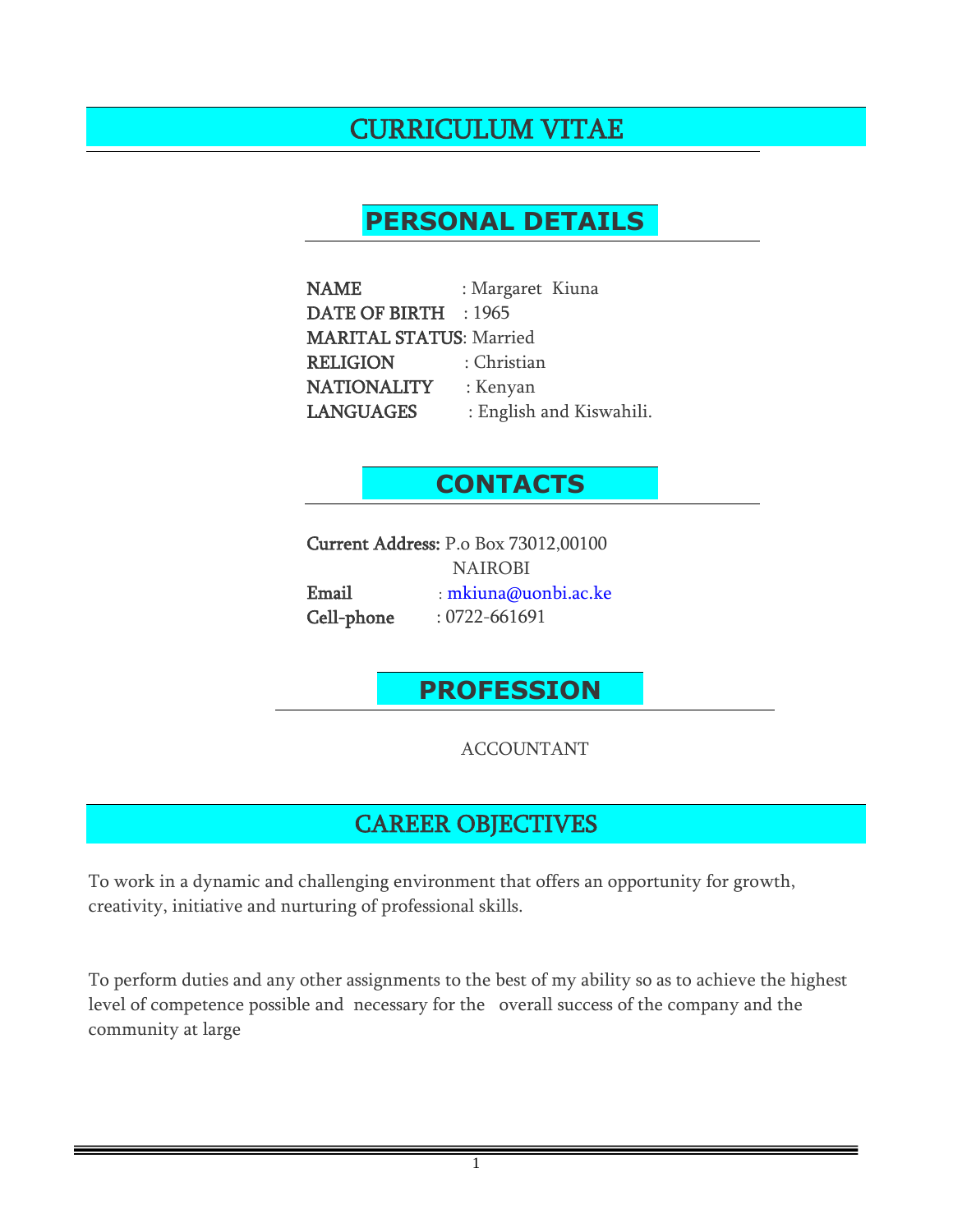## ACADEMIC BACKGROUND

#### 1982-1983 Tumu-Tumu Girls High School

 Kenya Advanced Certificate of Education(KACE) Awarded 2principals, 1 Subsidiary

#### 1978-1981: Kijabe Girls High School

 Kenya Certificate of Secondary Education (K.C.S.E) Awarded: Division 3,(35 points)

#### 1971-197: Gatamaiyu Primary School Kenya Certificate of Primary Education (K.C.P.E) Awarded: 28 points

## PROFESSIONAL QUALIFICATION &TRAINING

# **CPA PART ONE-KASNEB**

### Having satisfied the examiners in the following subjects

Section one Financial Accounting 1 Law1 Economics

### Section 2

Cost Accounting

Auditing

Taxation

# **CPA PART TWO- KASNEB**

Having satisfied the examiners in the following subjects Section 3

Systems Theory and Management Information Systems Financial Accounting II Business Finance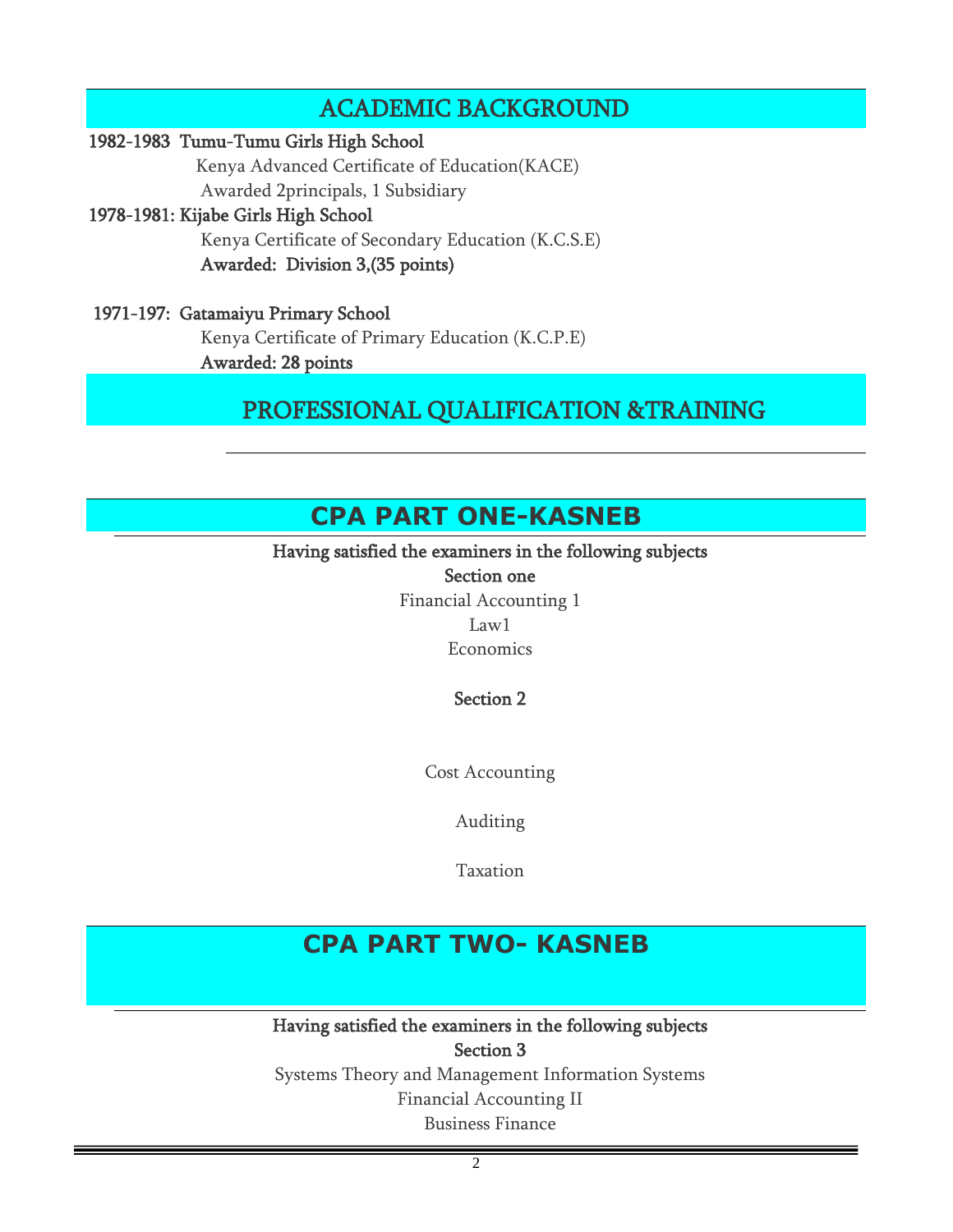Section 4

Financial Accounting III Quantitative Techniques Law II

# **CPA PART THREE-KASNEB**

Having satisfied the examiners in the following subject Section 5 Principles & Practice of Management

# COMPUTER LITERACY

-MS WORD -MS EXCEL -MS ACCESS -ACCPAC

# WORKING EXPERIENCE

### 2004-TO DATE- ACCOUNTANT- INCHARGE OF INCOME - University of Nairobi

DUTIES- Liaising with the bank concerning all transactions

Posting transactions to accpacc

- -Analysis of daily bankings
- -Bank/cash book reconciliations
- Authorisation of Payments(refunds) -Supervision of Section staff

### APRIL-AUGUST 2004- PROJECT ACCOUNTANT( WTO)

DUTIES-Preparation of project Budgets , -Maintenace of books of accounts

-Performing duties of a cashier

### 1997-2003 ASSISTANT ACCOUNTANT

-Preparation of Payment Vouchers

- Posting of cash books